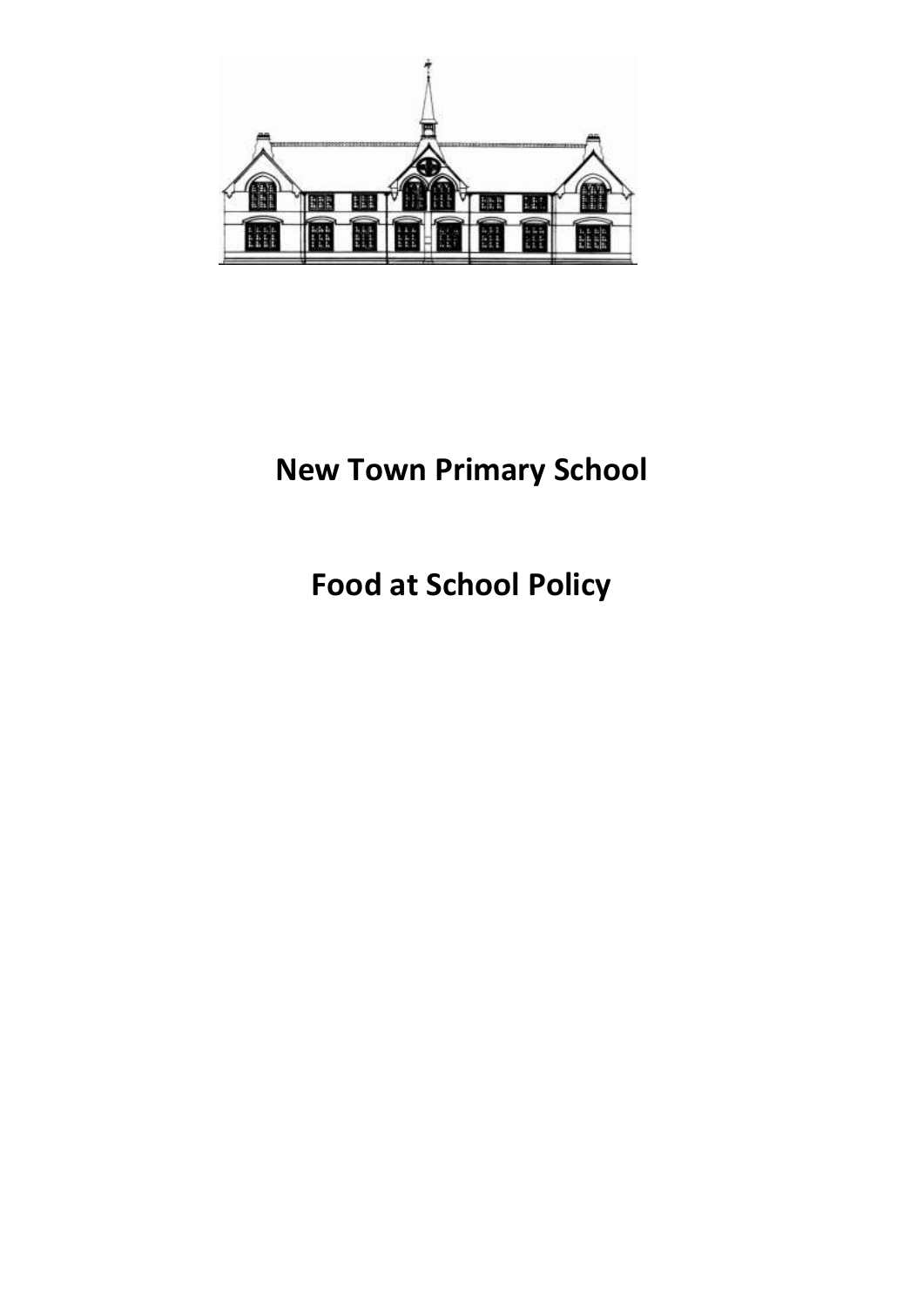# **Purpose**

The purpose of this policy is to

- recognise the important part that a healthy diet plays in a child's wellbeing and their ability to learn and achieve effectively
- inform families of our expectations around providing a healthy diet for their children
- raise awareness about allergies to all our school community and ensure we provide a safe learning environment for all
- give assurance to those in our school community with severe allergies that we take the management of these seriously

We believe that the school, in partnership with parents and carers can make a major contribution to improving children's health by increasing their knowledge and understanding of food so helping them to make healthy food choices.

The policy applies to all staff, pupils, parents, governors and partner agencies working within school.

## **National Guidance**

This policy has been written to reflect the School Food Standards that were revised in January 2015. It has also been written to reflect the 'Eatwell Plate Model of Healthy Eating' and supports key outcomes of the 'School Food Plan'. The policy supports Ofsted's commitments to assess pupils' knowledge of how to keep themselves healthy and our school's ethos of healthy eating.

## **Break time snacks**

All Foundation Stage and Key Stage 1 children are provided with daily fruit or vegetables as part of the Government scheme to eat at break time.

Any snacks that are brought from home should also be restricted to fruit or vegetables, unless recommended by a doctor on medical grounds (e.g. dietary need, diabetes etc.)

## **Milk**

Our school provides a mandatory milk scheme for all pupils, in accordance with Government guidelines. The scheme provides a carton of semi skimmed milk every day for children under 5.

## **Water**

Clean drinking water will be available for all pupils throughout the day and pupils will be encouraged to drink water at frequent intervals. All packed lunch pupils have access to water at lunch time meaning there is no need for an additional drink to be brought as part of a packed lunch. Pupils are encouraged to bring a water bottle every day that they can refill as necessary. Bottles go home at the end of every day to be washed and returned.

No drinks other than water should be brought into school by pupils.

## **School lunches including packed lunches**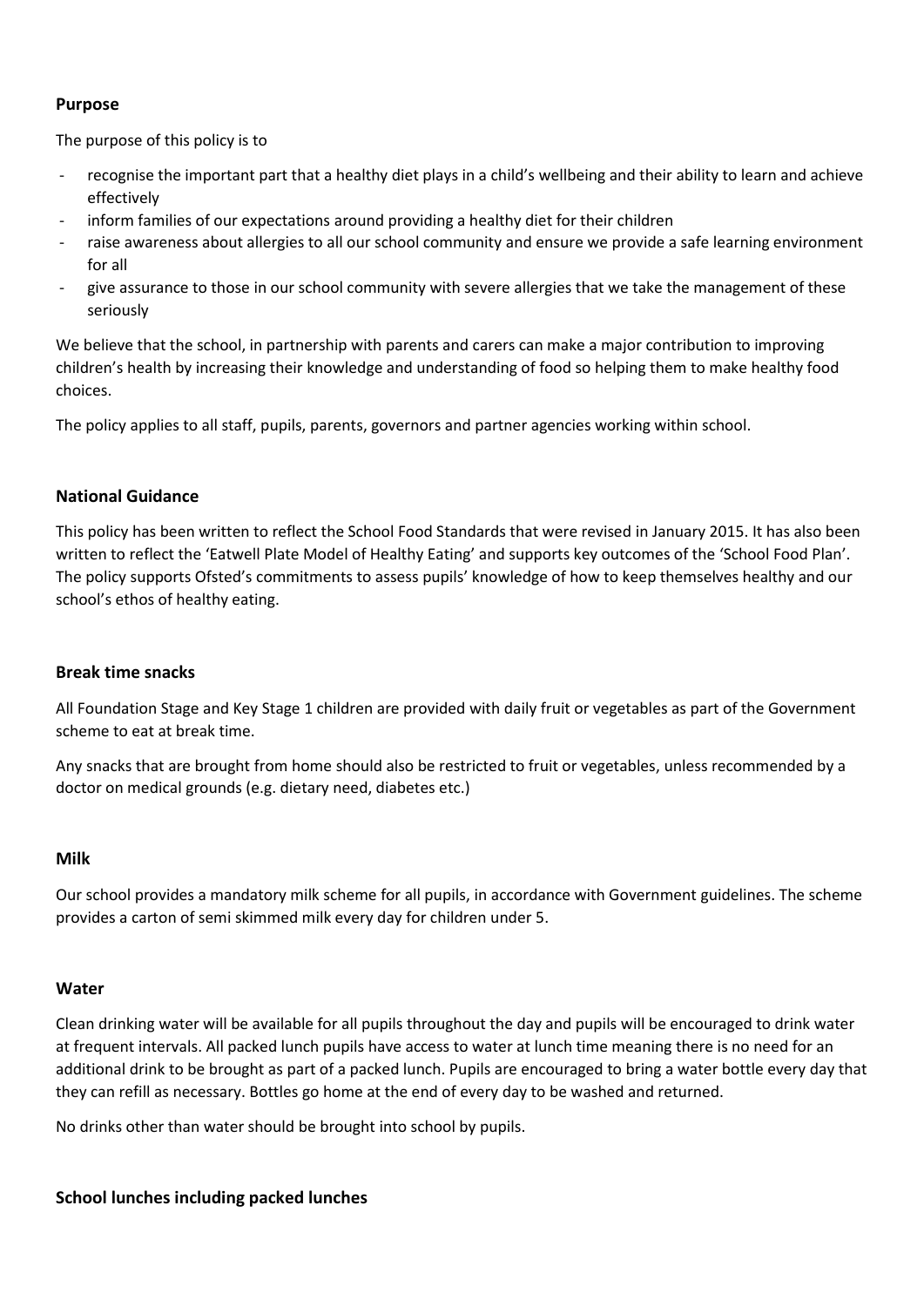At New Town all school meals will be prepared following the government nutritional guidelines. As stated in the 'Public Health Report', published in 2014, by Public Health England and the NAHT "A whole school approach to healthy school meals, universally implemented for all pupils, has shown improvements in academic attainment at key stages 1 and 2, especially for pupils with lower prior attainment".

We will provide 'Universal Free School Meals' for children in Foundation Stage Two and Key Stage One and encourage parents to take up this offer. We are committed to providing food which is compliant with all national guidelines. The school will endeavour, wherever possible, to accommodate pupils' specialist dietary requirements, including allergies, intolerances, religious or cultural practices.

Staff will work with children to provide a clean, safe, attractive and appropriate dining area. We believe that lunchtimes should foster the caring, friendly ethos that governs everything that we do. Children are encouraged to be independent during the meal by using cutlery correctly and displaying good table manners, and clear up after themselves at the end by tidying their plates and cutlery away.

Some families prefer to provide a packed lunch and we are aiming for our packed lunches to be as healthy as they can be. NHS packed lunch guidance supports parents to make informed choices and has resources to ensure packed lunches are healthy (www.nhs.uk/change4life/recipes/healthier-lunchboxes)

Packed lunches provided for school trips as part of our 'Free School Meal' provision comply with 'National Food Standards'.

Any meals taken as part of on or off school site residentials will provide a balanced and healthy approach to meals and where possible we will look to use off site providers that comply with the 'National Food Standards'.

Food provision at any breakfast or after school clubs are compliant with the 'National School Food Standards'. Relevant staff have basic food hygiene and preparation certification.

# **Curriculum**

Food, its production and preparation is an important part of the curriculum for all pupils and is taught across the curriculum through Science, PE and Design and Technology. We teach the importance of healthy eating and nutrition through our Life Skills curriculum.

# **Events and Celebrations**

We want to give children the opportunity to celebrate their birthdays but to promote healthy eating choices we would ask that parents and carers do not send in birthday cakes or sweets. If parents want to bring something in to celebrate birthdays we would ask that healthy foods such as fruit or non-food items such as stickers, a special book for the class or colouring pencils are considered as alternatives.

At special times of the year such as Christmas and at the end of the school year or term, classes may have events in which food is provided. We will provide a balance between treat foods and healthy choices at these times.

Staff will never use food as a reward or incentive for children to behave well.

## **Nut-allergy awareness**

We aim to be as nut-free as we possibly can at school and staff will never knowingly allow nuts onto the school site. It is impossible to provide an absolute guarantee that no nuts will be brought onto the premises, but we will strive to minimise this as much as we can.

We ask that all members of the school community manage the day to day application of this policy in the following ways: